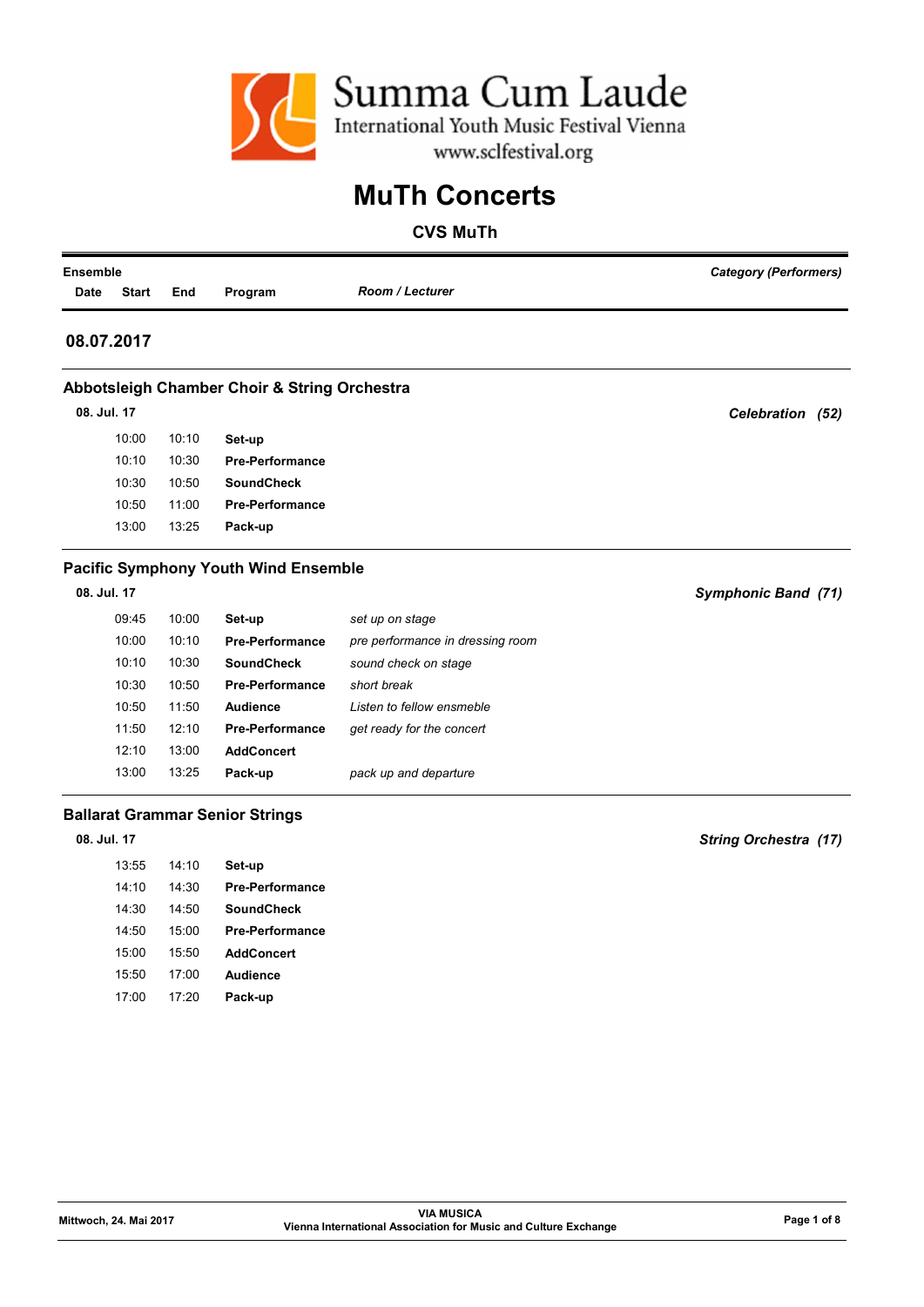

| <b>Ensemble</b> |              |       |                                                            | <b>Category (Performers)</b>          |                                |
|-----------------|--------------|-------|------------------------------------------------------------|---------------------------------------|--------------------------------|
| Date            | <b>Start</b> | End   | Program                                                    | <b>Room / Lecturer</b>                |                                |
|                 |              |       |                                                            |                                       |                                |
|                 |              |       | <b>Chapel of St. Mark Chamber Choir (Ballarat Grammar)</b> |                                       |                                |
|                 | 08. Jul. 17  |       |                                                            |                                       | <b>Mixed Choir (14)</b>        |
|                 | 13:55        | 14:10 | Set-up                                                     |                                       |                                |
|                 | 14:10        | 14:30 | <b>Pre-Performance</b>                                     |                                       |                                |
|                 | 14:30        | 14:50 | <b>SoundCheck</b>                                          |                                       |                                |
|                 | 14:50        | 15:00 | <b>Pre-Performance</b>                                     |                                       |                                |
|                 | 15:00        | 15:50 | <b>AddConcert</b>                                          |                                       |                                |
|                 | 15:50        | 17:00 | <b>Audience</b>                                            |                                       |                                |
|                 | 17:00        | 17:20 | Pack-up                                                    |                                       |                                |
|                 |              |       | Osaka Toin High School Symphonic Band                      |                                       |                                |
|                 | 08. Jul. 17  |       |                                                            |                                       | Symphonic Band (161)           |
|                 | 13:30        | 13:55 | Set-up                                                     |                                       |                                |
|                 | 13:55        | 14:10 | <b>Pre-Performance</b>                                     |                                       |                                |
|                 | 14:10        | 14:30 | <b>SoundCheck</b>                                          |                                       |                                |
|                 | 14:30        | 14:50 | <b>Pre-Performance</b>                                     |                                       |                                |
|                 | 14:50        | 15:50 | <b>Audience</b>                                            |                                       |                                |
|                 | 15:50        | 16:10 | <b>Pre-Performance</b>                                     |                                       |                                |
|                 | 16:10        | 17:00 | <b>AddConcert</b>                                          |                                       |                                |
|                 | 17:00        | 17:20 | Pack-up                                                    |                                       |                                |
|                 |              |       | <b>Florida Symphony Youth Orchestra</b>                    |                                       |                                |
|                 | 08. Jul. 17  |       |                                                            |                                       | <b>Symphony Orchestra (55)</b> |
|                 | 17:55        | 18:10 | Set-up                                                     |                                       |                                |
|                 | 18:10        | 18:30 | <b>Pre-Performance</b>                                     | set up on stage                       |                                |
|                 | 18:30        | 18:50 | <b>SoundCheck</b>                                          | sound check on stage                  |                                |
|                 | 18:50        | 19:00 | <b>Pre-Performance</b>                                     | pre performance in dressing room      |                                |
|                 | 19:00        | 19:50 | <b>AddConcert</b>                                          | <b>Additional Concert performance</b> |                                |
|                 | 19:50        | 20:10 | <b>Post-Performance</b>                                    |                                       |                                |
|                 | 20:10        | 21:00 | <b>Audience</b>                                            | Listen to Fellow ensmeble             |                                |
|                 | 21:00        | 21:25 | Pack-up                                                    | Pack up and deprture                  |                                |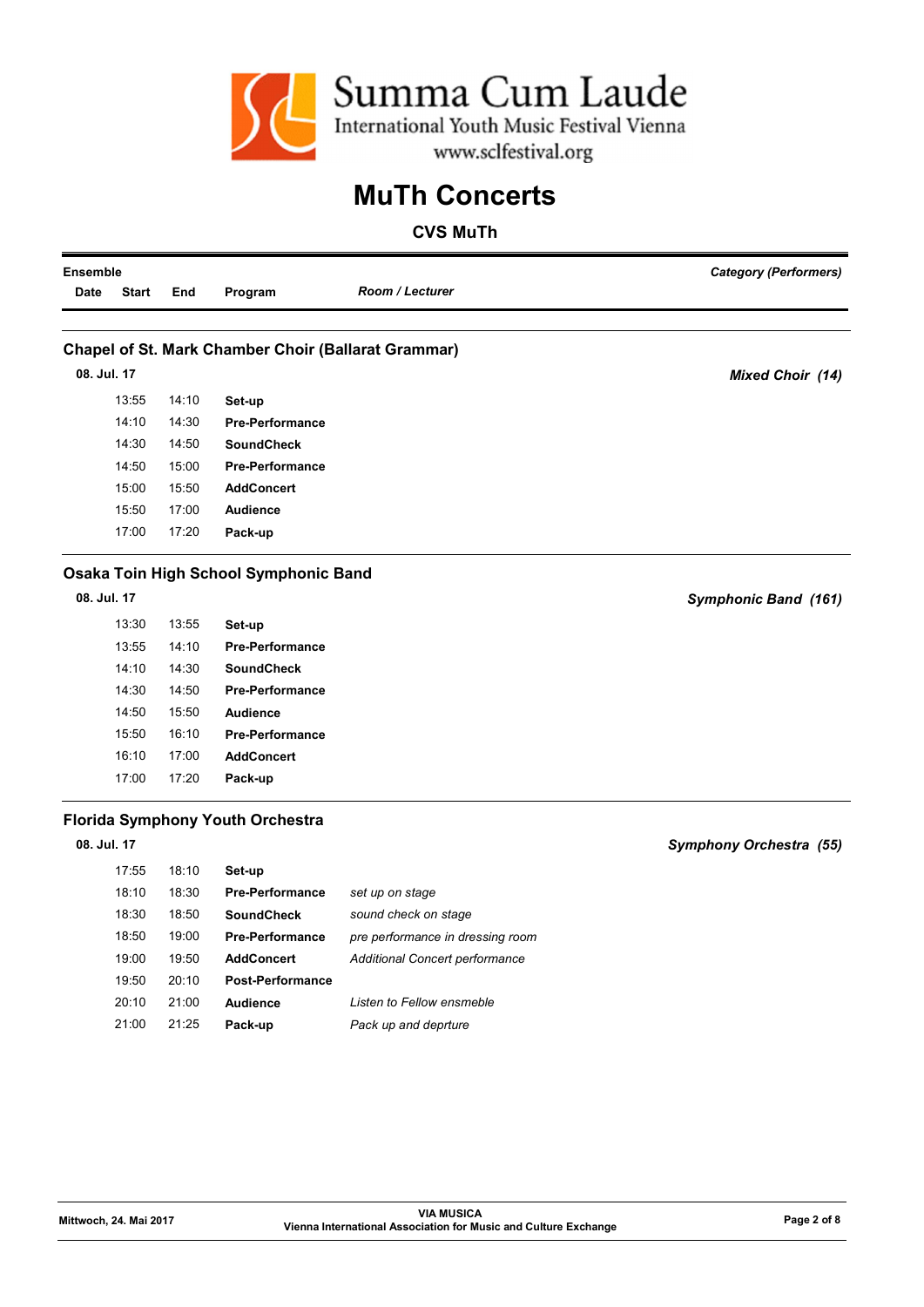

| <b>Ensemble</b> |              |       |                                  |                        | <b>Category (Performers)</b>   |
|-----------------|--------------|-------|----------------------------------|------------------------|--------------------------------|
| Date            | <b>Start</b> | End   | Program                          | <b>Room / Lecturer</b> |                                |
|                 |              |       |                                  |                        |                                |
|                 |              |       | <b>New Jersey Youth Symphony</b> |                        |                                |
| 08. Jul. 17     |              |       |                                  |                        | <b>Symphony Orchestra (90)</b> |
|                 | 17:30        | 17:55 | Set-up                           |                        |                                |
|                 | 17:55        | 18:10 | <b>Pre-Performance</b>           |                        |                                |
|                 | 18:10        | 18:30 | <b>SoundCheck</b>                |                        |                                |
|                 | 18:30        | 18:50 | <b>Pre-Performance</b>           |                        |                                |
|                 | 18:50        | 19:50 | <b>Audience</b>                  |                        |                                |
|                 | 19:50        | 20:10 | <b>Pre-Performance</b>           |                        |                                |
|                 | 20:10        | 21:00 | <b>AddConcert</b>                |                        |                                |
|                 | 21:00        | 21:25 | Pack-up                          |                        |                                |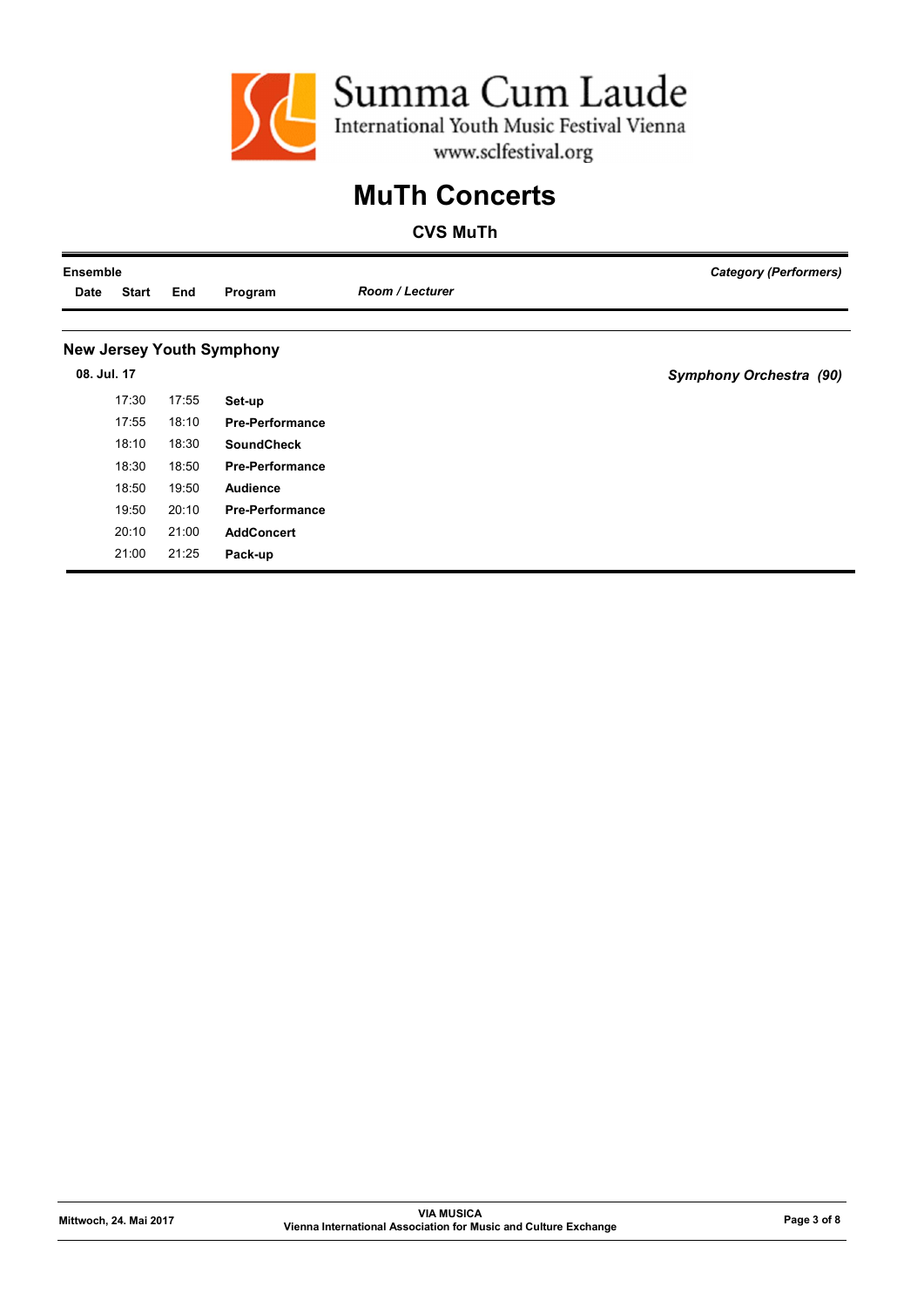

| <b>Ensemble</b>             |                        |       |                                                |                                                                 | <b>Category (Performers)</b> |
|-----------------------------|------------------------|-------|------------------------------------------------|-----------------------------------------------------------------|------------------------------|
| Date                        | <b>Start</b>           | End   | Program                                        | Room / Lecturer                                                 |                              |
| 09.07.2017                  |                        |       |                                                |                                                                 |                              |
| <b>Efroni Choir</b>         |                        |       |                                                |                                                                 |                              |
| 09. Jul. 17                 |                        |       |                                                |                                                                 | Celebration (36)             |
|                             | 09:55                  | 10:10 | <b>Others</b>                                  |                                                                 |                              |
|                             | 10:10                  | 10:30 | <b>Pre-Performance</b>                         |                                                                 |                              |
|                             | 10:30                  | 10:50 | <b>SoundCheck</b>                              |                                                                 |                              |
|                             | 10:50                  | 11:00 | <b>Pre-Performance</b>                         |                                                                 |                              |
|                             | 11:00                  | 11:50 | <b>AddConcert</b>                              |                                                                 |                              |
|                             | 11:50                  | 13:00 | <b>Audience</b>                                |                                                                 |                              |
|                             | 13:00                  | 13:20 | Pack-up                                        |                                                                 |                              |
| <b>Thai Youth Orchestra</b> |                        |       |                                                |                                                                 |                              |
| 09. Jul. 17                 |                        |       |                                                |                                                                 | Symphony Orchestra (63)      |
|                             | 09:30                  | 09:55 | Set-up                                         |                                                                 |                              |
|                             | 09:55                  | 10:10 | <b>Pre-Performance</b>                         |                                                                 |                              |
|                             | 10:10                  | 10:30 | <b>SoundCheck</b>                              |                                                                 |                              |
|                             | 10:30                  | 10:50 | <b>Pre-Performance</b>                         |                                                                 |                              |
|                             | 10:50                  | 11:50 | <b>Audience</b>                                |                                                                 |                              |
|                             | 11:50                  | 12:10 | <b>Pre-Performance</b>                         |                                                                 |                              |
|                             | 12:10                  | 13:00 | <b>AddConcert</b>                              |                                                                 |                              |
|                             | 13:00                  | 13:20 | Pack-up                                        |                                                                 |                              |
|                             |                        |       | <b>Johnston Heights Secondary School Choir</b> |                                                                 |                              |
| 09. Jul. 17                 |                        |       |                                                |                                                                 | <b>Mixed Choir (82)</b>      |
|                             | 14:10                  | 14:30 | <b>Pre-Performance</b>                         |                                                                 |                              |
|                             | 14:30                  | 14:50 | <b>SoundCheck</b>                              |                                                                 |                              |
|                             | 14:50                  | 15:00 | <b>Pre-Performance</b>                         |                                                                 |                              |
|                             | 15:00                  | 15:50 | <b>AddConcert</b>                              |                                                                 |                              |
|                             | 15:50                  | 16:10 | Post-Performance                               |                                                                 |                              |
|                             | 16:10                  | 17:00 | <b>Audience</b>                                |                                                                 |                              |
|                             | 17:00                  | 17:25 | Pack-up                                        |                                                                 |                              |
|                             |                        |       |                                                |                                                                 |                              |
|                             |                        |       |                                                | <b>VIA MUSICA</b>                                               |                              |
|                             | Mittwoch, 24. Mai 2017 |       |                                                | Vienna International Association for Music and Culture Exchange | Page 4 of 8                  |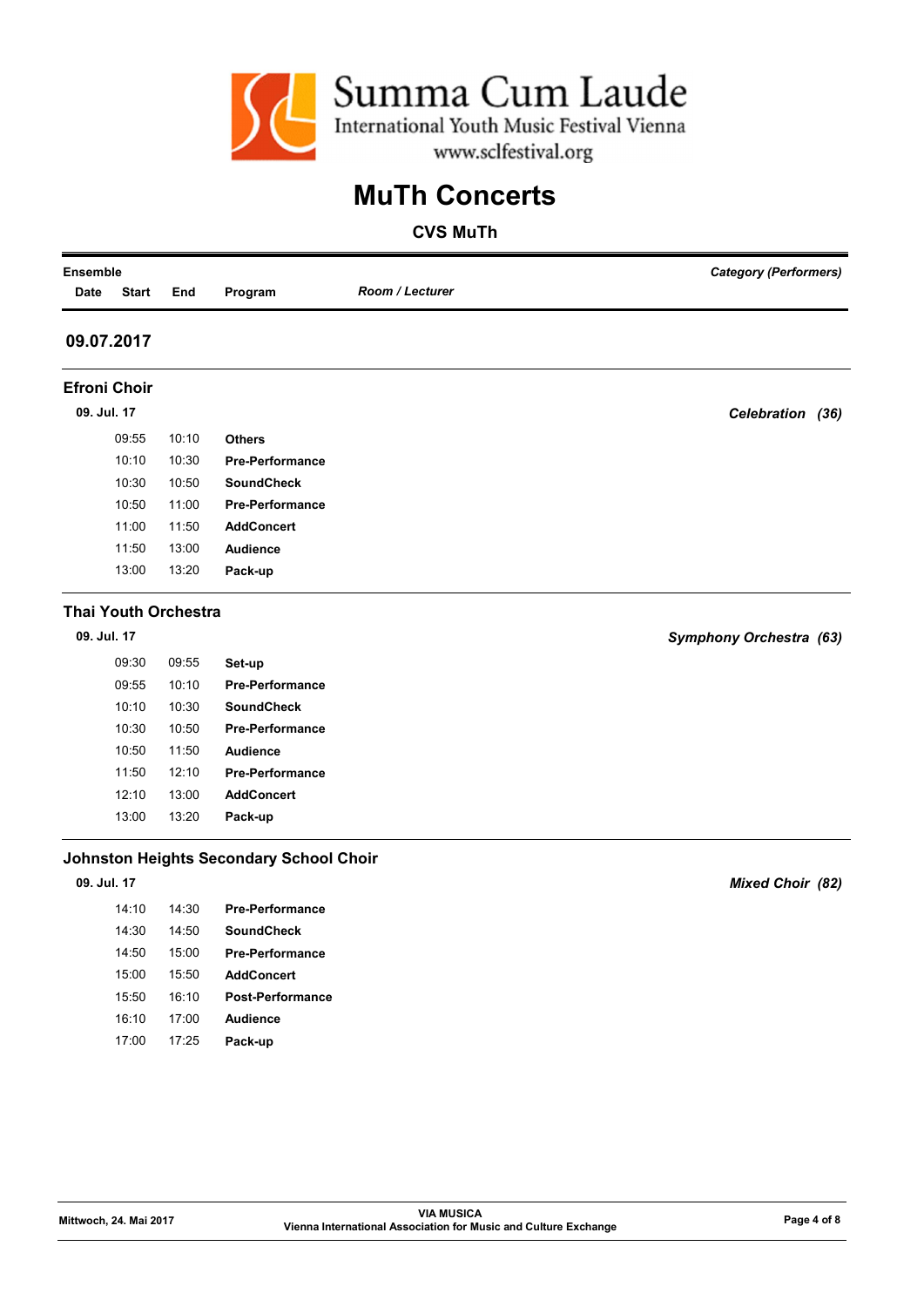

| Room / Lecturer<br>Program<br><b>Start</b><br>End<br>Zhong-Zheng Junior High School String Orchestra<br>09. Jul. 17<br><b>String Orchestra (49)</b><br>13:45<br>14:10<br>Set-up<br>14:10<br>14:30<br><b>SoundCheck</b><br>14:30<br>14:50<br><b>Pre-Performance</b><br>14:50<br>15:50<br><b>Audience</b><br>15:50<br>16:10<br><b>Pre-Performance</b><br>16:10<br>17:00<br><b>AddConcert</b><br>17:00<br>17:25<br>Pack-up<br>Kang Chiao International School Orchestra (Xiugang Campus) |
|---------------------------------------------------------------------------------------------------------------------------------------------------------------------------------------------------------------------------------------------------------------------------------------------------------------------------------------------------------------------------------------------------------------------------------------------------------------------------------------|
|                                                                                                                                                                                                                                                                                                                                                                                                                                                                                       |
|                                                                                                                                                                                                                                                                                                                                                                                                                                                                                       |
|                                                                                                                                                                                                                                                                                                                                                                                                                                                                                       |
|                                                                                                                                                                                                                                                                                                                                                                                                                                                                                       |
|                                                                                                                                                                                                                                                                                                                                                                                                                                                                                       |
|                                                                                                                                                                                                                                                                                                                                                                                                                                                                                       |
|                                                                                                                                                                                                                                                                                                                                                                                                                                                                                       |
|                                                                                                                                                                                                                                                                                                                                                                                                                                                                                       |
|                                                                                                                                                                                                                                                                                                                                                                                                                                                                                       |
|                                                                                                                                                                                                                                                                                                                                                                                                                                                                                       |
|                                                                                                                                                                                                                                                                                                                                                                                                                                                                                       |
|                                                                                                                                                                                                                                                                                                                                                                                                                                                                                       |
| 09. Jul. 17<br><b>Symphony Orchestra (72)</b>                                                                                                                                                                                                                                                                                                                                                                                                                                         |
| 17:30<br>17:50<br>Set-up                                                                                                                                                                                                                                                                                                                                                                                                                                                              |
| 17:50<br>18:30<br><b>Pre-Performance</b>                                                                                                                                                                                                                                                                                                                                                                                                                                              |
| 18:30<br>18:50<br><b>SoundCheck</b>                                                                                                                                                                                                                                                                                                                                                                                                                                                   |
| 19:00<br>18:50<br><b>Pre-Performance</b>                                                                                                                                                                                                                                                                                                                                                                                                                                              |
| 19:00<br>19:50<br><b>AddConcert</b>                                                                                                                                                                                                                                                                                                                                                                                                                                                   |
| 19:50<br>20:10<br><b>Post-Performance</b>                                                                                                                                                                                                                                                                                                                                                                                                                                             |
| 20:10<br>21:00<br><b>Audience</b>                                                                                                                                                                                                                                                                                                                                                                                                                                                     |
| 21:00<br>21:25<br>Pack-up                                                                                                                                                                                                                                                                                                                                                                                                                                                             |
| <b>Manila Symphony Junior Orchestra</b>                                                                                                                                                                                                                                                                                                                                                                                                                                               |
| 09. Jul. 17<br><b>String Orchestra (38)</b>                                                                                                                                                                                                                                                                                                                                                                                                                                           |
| 17:50<br>18:10<br>Set-up                                                                                                                                                                                                                                                                                                                                                                                                                                                              |
| 18:10<br>18:30<br><b>SoundCheck</b>                                                                                                                                                                                                                                                                                                                                                                                                                                                   |
| 18:30<br>18:50<br><b>Pre-Performance</b>                                                                                                                                                                                                                                                                                                                                                                                                                                              |
| 18:50<br>19:50<br><b>Audience</b>                                                                                                                                                                                                                                                                                                                                                                                                                                                     |
| 20:10<br>19:50<br><b>Pre-Performance</b>                                                                                                                                                                                                                                                                                                                                                                                                                                              |
| 20:10<br>21:00<br><b>AddConcert</b>                                                                                                                                                                                                                                                                                                                                                                                                                                                   |
| 21:00<br>21:25<br>Pack-up                                                                                                                                                                                                                                                                                                                                                                                                                                                             |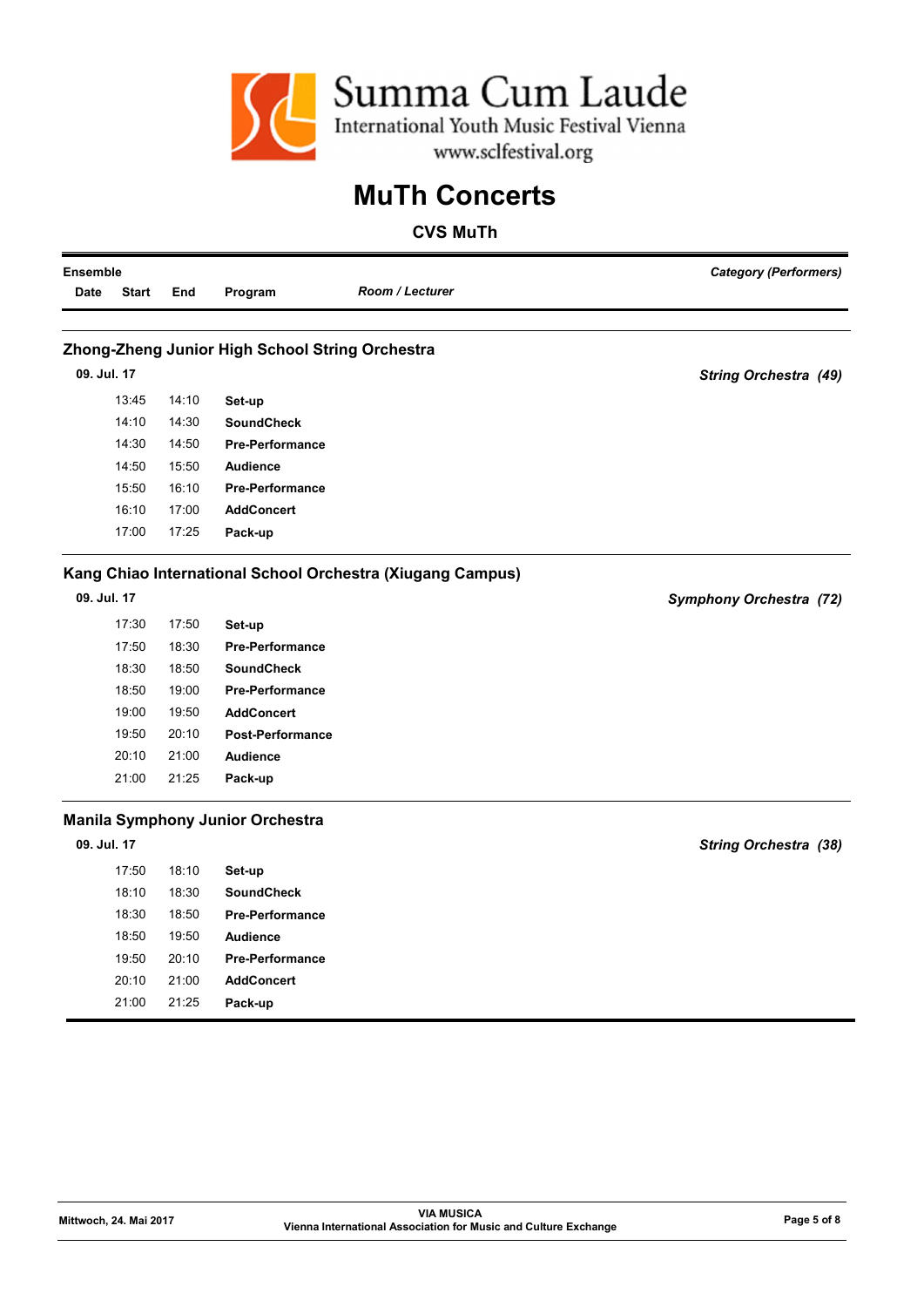

| <b>Ensemble</b> |              |       |                                                  |                                                               | <b>Category (Performers)</b> |
|-----------------|--------------|-------|--------------------------------------------------|---------------------------------------------------------------|------------------------------|
| Date            | <b>Start</b> | End   | Program                                          | <b>Room / Lecturer</b>                                        |                              |
|                 |              |       |                                                  |                                                               |                              |
|                 | 10.07.2017   |       |                                                  |                                                               |                              |
|                 |              |       | <b>Caulfield Grammar School Kreisler Strings</b> |                                                               |                              |
|                 | 10. Jul. 17  |       |                                                  |                                                               | Celebration (27)             |
|                 | 08:45        | 09:10 | Set-up                                           |                                                               |                              |
|                 | 09:10        | 09:30 | <b>Pre-Performance</b>                           |                                                               |                              |
|                 | 09:30        | 09:50 | <b>SoundCheck</b>                                |                                                               |                              |
|                 | 09:50        | 10:00 | <b>Pre-Performance</b>                           |                                                               |                              |
|                 | 10:00        | 10:50 | <b>AddConcert</b>                                |                                                               |                              |
|                 | 10:50        | 12:00 | <b>Audience</b>                                  |                                                               |                              |
|                 | 12:00        | 12:25 | Pack-up                                          |                                                               |                              |
|                 |              |       | <b>Caulfield Grammar School Chamber Strings</b>  |                                                               |                              |
|                 | 10. Jul. 17  |       |                                                  |                                                               | <b>String Orchestra (23)</b> |
|                 | 08:45        | 09:10 | Set-up                                           |                                                               |                              |
|                 | 09:10        | 09:30 | <b>Pre-Performance</b>                           |                                                               |                              |
|                 | 09:30        | 09:50 | <b>SoundCheck</b>                                |                                                               |                              |
|                 | 09:50        | 10:00 | <b>Pre-Performance</b>                           |                                                               |                              |
|                 | 10:00        | 10:50 | <b>AddConcert</b>                                |                                                               |                              |
|                 | 10:50        | 12:00 | <b>Audience</b>                                  |                                                               |                              |
|                 | 12:00        | 12:25 | Pack-up                                          |                                                               |                              |
|                 |              |       |                                                  | St Paul's Co Educational College Primary School Concert Choir |                              |
|                 | 10. Jul. 17  |       |                                                  |                                                               | Children's Choir (67)        |
|                 | 08:15        | 08:45 | Set-up                                           |                                                               |                              |
|                 | 08:45        | 09:10 | <b>Pre-Performance</b>                           |                                                               |                              |
|                 | 09:10        | 09:30 | <b>SoundCheck</b>                                |                                                               |                              |
|                 | 09:30        | 09:50 | <b>Pre-Performance</b>                           |                                                               |                              |
|                 | 09:50        | 10:50 | <b>Audience</b>                                  |                                                               |                              |
|                 | 10:50        | 11:10 | Pre-Performance                                  |                                                               |                              |
|                 | 11:10        | 12:00 | <b>AddConcert</b>                                |                                                               |                              |
|                 | 12:00        | 12:45 | Pack-up                                          |                                                               |                              |
|                 |              |       |                                                  |                                                               |                              |
|                 |              |       |                                                  |                                                               |                              |
|                 |              |       |                                                  |                                                               |                              |
|                 |              |       |                                                  |                                                               |                              |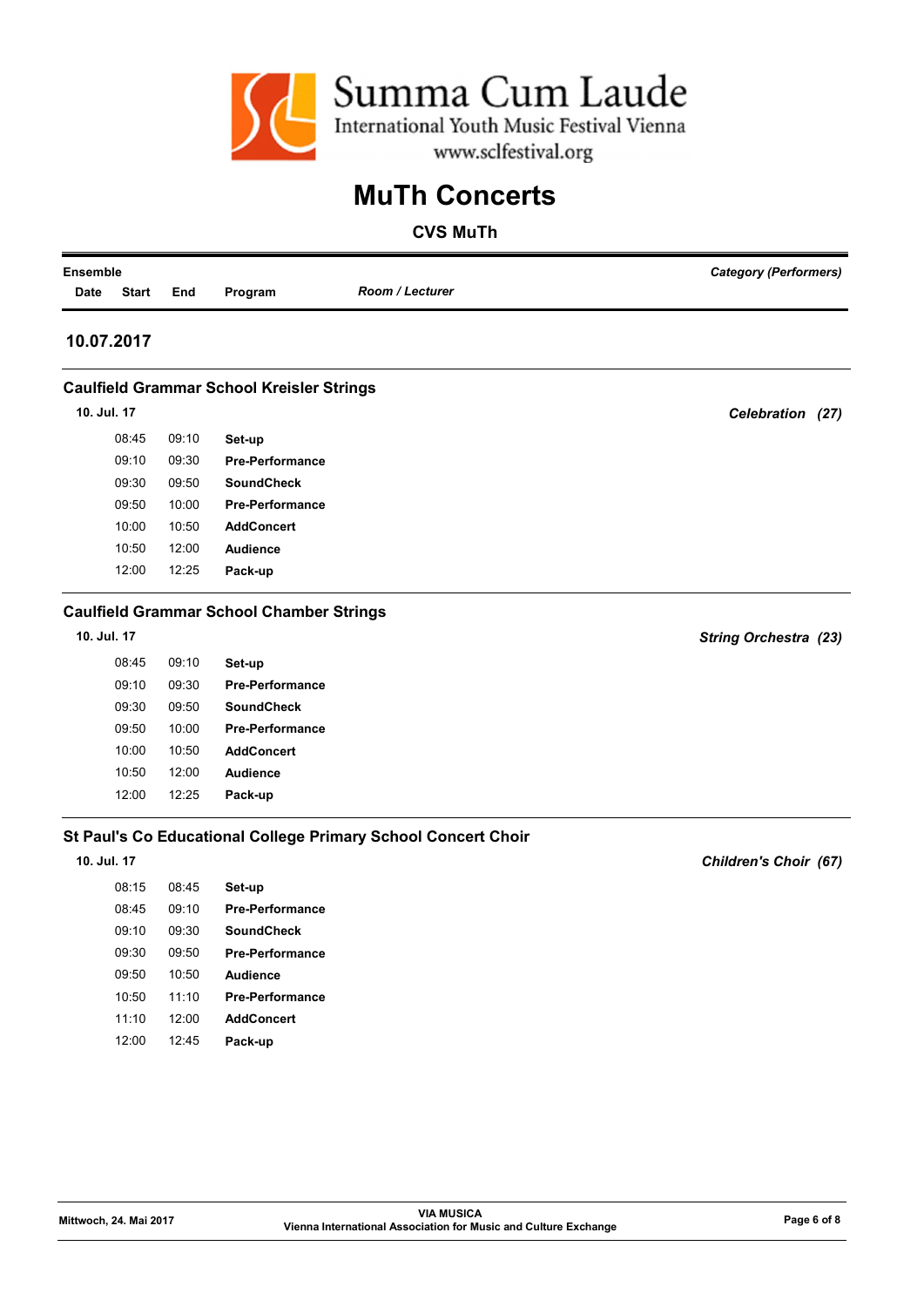

| <b>Ensemble</b>      |       |                                   | <b>Category (Performers)</b>                                 |                              |
|----------------------|-------|-----------------------------------|--------------------------------------------------------------|------------------------------|
| Date<br><b>Start</b> | End   | Program                           | Room / Lecturer                                              |                              |
|                      |       |                                   | St Paul's Co Educational College Primary School Music Makers |                              |
| 10. Jul. 17          |       |                                   |                                                              | Celebration (20)             |
|                      |       |                                   |                                                              |                              |
| 08:15                | 08:45 | Set-up                            |                                                              |                              |
| 08:45                | 09:10 | <b>Pre-Performance</b>            |                                                              |                              |
| 09:10                | 09:30 | <b>SoundCheck</b>                 |                                                              |                              |
| 09:30                | 09:50 | <b>Pre-Performance</b>            |                                                              |                              |
| 09:50                | 10:50 | <b>Audience</b>                   |                                                              |                              |
| 10:50                | 11:10 | <b>Pre-Performance</b>            |                                                              |                              |
| 11:10                | 12:00 | <b>AddConcert</b>                 |                                                              |                              |
| 12:00                | 12:45 | Pack-up                           |                                                              |                              |
| Zapolski Strings     |       |                                   |                                                              |                              |
| 10. Jul. 17          |       |                                   |                                                              | <b>String Orchestra (58)</b> |
| 13:30                | 13:55 | Set-up                            |                                                              |                              |
| 13:55                | 14:30 | <b>Pre-Performance</b>            |                                                              |                              |
| 14:30                | 14:50 | <b>SoundCheck</b>                 |                                                              |                              |
| 14:50                | 15:00 | <b>Pre-Performance</b>            |                                                              |                              |
| 15:00                | 15:50 | <b>AddConcert</b>                 |                                                              |                              |
| 15:50                | 16:10 | <b>Post-Performance</b>           |                                                              |                              |
| 16:10                | 17:00 | <b>Audience</b>                   |                                                              |                              |
| 17:00                | 17:25 | Pack-up                           |                                                              |                              |
|                      |       | The Kiryat Ono Youth Concert Band |                                                              |                              |
| 10. Jul. 17          |       |                                   |                                                              | Symphonic Band (35)          |
| 13:55                | 14:10 | Set-up                            |                                                              |                              |
| 14:10                | 14:30 | <b>SoundCheck</b>                 |                                                              |                              |
| 14:30                | 14:50 | <b>Pre-Performance</b>            |                                                              |                              |
| 14:50                | 15:50 | Audience                          |                                                              |                              |
| 15:50                | 16:10 | <b>Pre-Performance</b>            |                                                              |                              |
| 16:10                | 17:00 | <b>AddConcert</b>                 |                                                              |                              |
| 17:00                | 17:25 | Pack-up                           |                                                              |                              |
|                      |       |                                   |                                                              |                              |
|                      |       |                                   |                                                              |                              |
|                      |       |                                   |                                                              |                              |